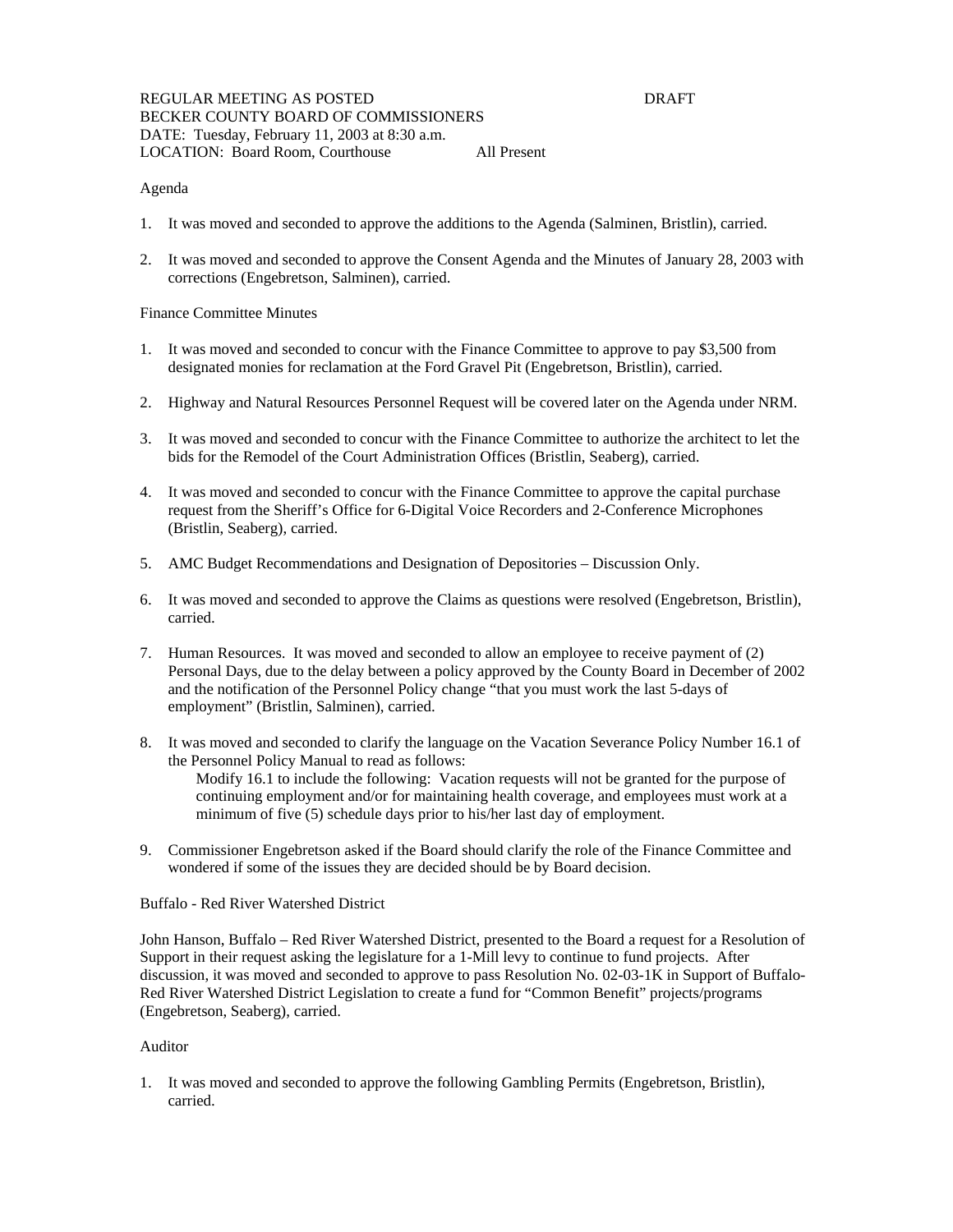The Cormorant Lions Club for operations at the Cormorant Community Center in Lake Eunice Township on October 24, 2003. The Cormorant Lions Club for operations at the Cormorant Community Center in Lake Eunice Township on May 10, 2003. The Ruffed Grouse Society, Benay of the Lakes Chapter, for operations at Maplelag resort in Sugar Bush Township on March 15, 2003.

2. John Bauer, MCIT Insurance, presented the 2003 Membership Report. Questions were asked of John concerning coverage for the County Coroner and Sunnyside Medical Coverage. John suggested looking for a private carrier for the County Coroner liability. He is still working with Sunnyside for conclusion. Commissioner Salminen asked if Solid Waste is covered, and John said no coverage for pollution.

## County Attorney

- 1. The Board asked County Attorney, Joe Evans, to give an opinion on Becker County's Purchasing Policy. His recommendation was to have the Finance Committee first look at the policy. The policy would be frameworked by State Statutes and added to by the Committee. Suggestions were to include Highway and Human Services in the discussion, as they are the major contractors. Commissioner Bristlin recommended the County Attorney review all new contracts. It was moved and seconded to assign establishing a new purchasing policy to the Finance Committee, and to have Joe Evans, County Attorney, serve on the Committee (Bristlin, Seaberg), carried.
- 2. It was moved and seconded to approve that all new contracts that come before the Board over \$25,000 are reviewed by the County Administrator, Brian Berg, and if a legal opinion is needed, on to the County Attorney and then to the Board (Bristlin, Salminen), carried.

## Highway

- 1. It was moved and seconded to approve the agenda as amended (Seaberg, Salminen), carried.
- 2. It was moved and seconded to pass Resolution No. DOH 02-03-1H, directing the County Engineer to proceed forward with the design and construction of CSAH 22 with Option 1 for the layout of the intersection of 22 and Fern Beach Road, leaving as is with a 3-way stop (Salminen, Bristlin), carried.
- 3. It was moved and seconded to pass Resolution No. DOH 02-03-1A, authorizing the County Engineer to execute a Partnership Contract between Becker County and MNDOT to request that the State perform certain technical, transportation related services identified in Exhibit A (Engebretson, Bristlin), carried.
- 4. It was moved and seconded to pass Resolution No. DOH 02-03-1F, adopting the revised Snow and Ice Control Policy for the Becker County Highway Department (Engebretson, Bristlin), carried.
- 5. It was moved and seconded to pass Resolution No. DOH 02-03-1G, adopting the proposed Integrated Roadside Vegetation Management Plan for the Becker County Highway Department (Salminen, Bristlin), carried.
- 6. It was moved and seconded to pass Resolution No. DOH 02-03-1I, Amended bridge Priority Listing of deficient bridges including those bridges of high priority and the County intends to replace, rehabilitate of remove as soon as possible (Bristlin, Salminen), carried.
- 7. It was moved and seconded to pass Resolution No. 02-03-1L, resolving that pursuant to MN. Stat. Sec. 163.11, Subd. 7, the Becker County Board of Commissioners does hereby extinguish and all county interest in and to the roadbed located in Sections 28 and 29, Twp. 139, North range 37 West, and lying north and east of the legal description (Salminen, Bristlin), carried.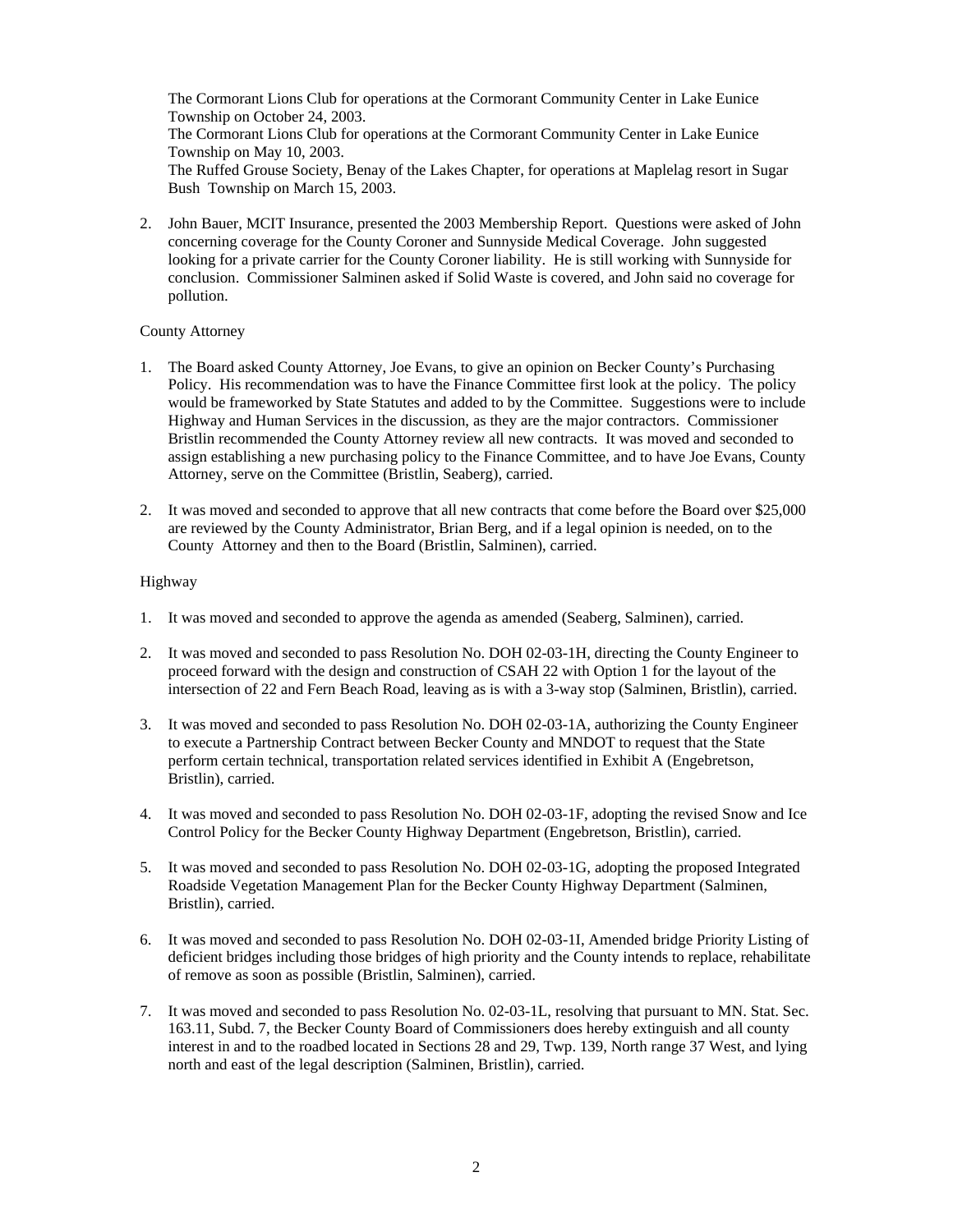# NRM

1. It was moved and seconded to pass Resolution No. DOH 02-03-1J, authorizing the Land Commissioner to advertise and hire one part-time Bookkeeper/Secretary/Receptionist not to exceed an average of 20, no benefit hours per week to be split between Natural Resources, Highway Department and Parks (Bristlin, Salminen), carried. The Chair thanked Chip Lohmeier for his time on re-doing the request.

## Human Services

- 1. It was moved and seconded to approve the Agenda as amended (Engebretson, Seaberg), carried.
- 2. Judy Peterson, Coordinator on Aging gave a report of services for 2003.
- 3. A list of Core Values and Services was given to the Board for information.
- 4. It was moved and seconded to approve Shelia Ojala's Contract for 2003 at the Becker County Workshop (Bristlin, Salminen), carried.
- 5. It was moved and seconded to accept the Family Services, Adult Services & Probation Placement Reports (Bristlin, Salminen), carried.
- 6. It was moved and seconded to approve the Human Services Claims as presented; Transit Claims were approved on the Consent agenda (Engebretson, Salminen), carried.

## EDA

1. It was moved and seconded to concur with the EDA Board to deny a request for a Tax Abatement for the Ogema Development Bank constructed by Midwest Community Development Corporation in Ogema, Minnesota (Bristlin, Salminen), carried. Engebretson voting nay.

# Planning & Zoning

- 1. Agenda. The Planning Map item will be on the Agenda for the next Board Meeting.
- 2. It was moved and seconded to appoint Harry Johnston to the 2003 Board of Adjustments (Engebretson, Salminen), carried.
- 3. It was moved and seconded to appoint Naomi Champ as alternate to the 2003 Board of Adjustments (Salminen, Bristlin), carried.

Sunnyside Care Center was removed from the Agenda and will be placed on the next Board Agenda.

## Commissioners

- 1. Reports & Correspondence:
	- a. Legislative Meetings Report, Commissioner Engebretson
	- b. Meeting with Representative Marquart, Brian C. Berg
	- c. Tribal Meeting, Commissioner Winter
- 2. Appointments:
	- a. It was moved and seconded to appoint Harry Salminen to the Winter Trails Committee (Bristlin, Seaberg), carried.
- 3. It was moved and seconded to approve any Commissioner's attendance at the Lakeland Mental Health Annual Meeting (Engebretson, Bristlin), carried.